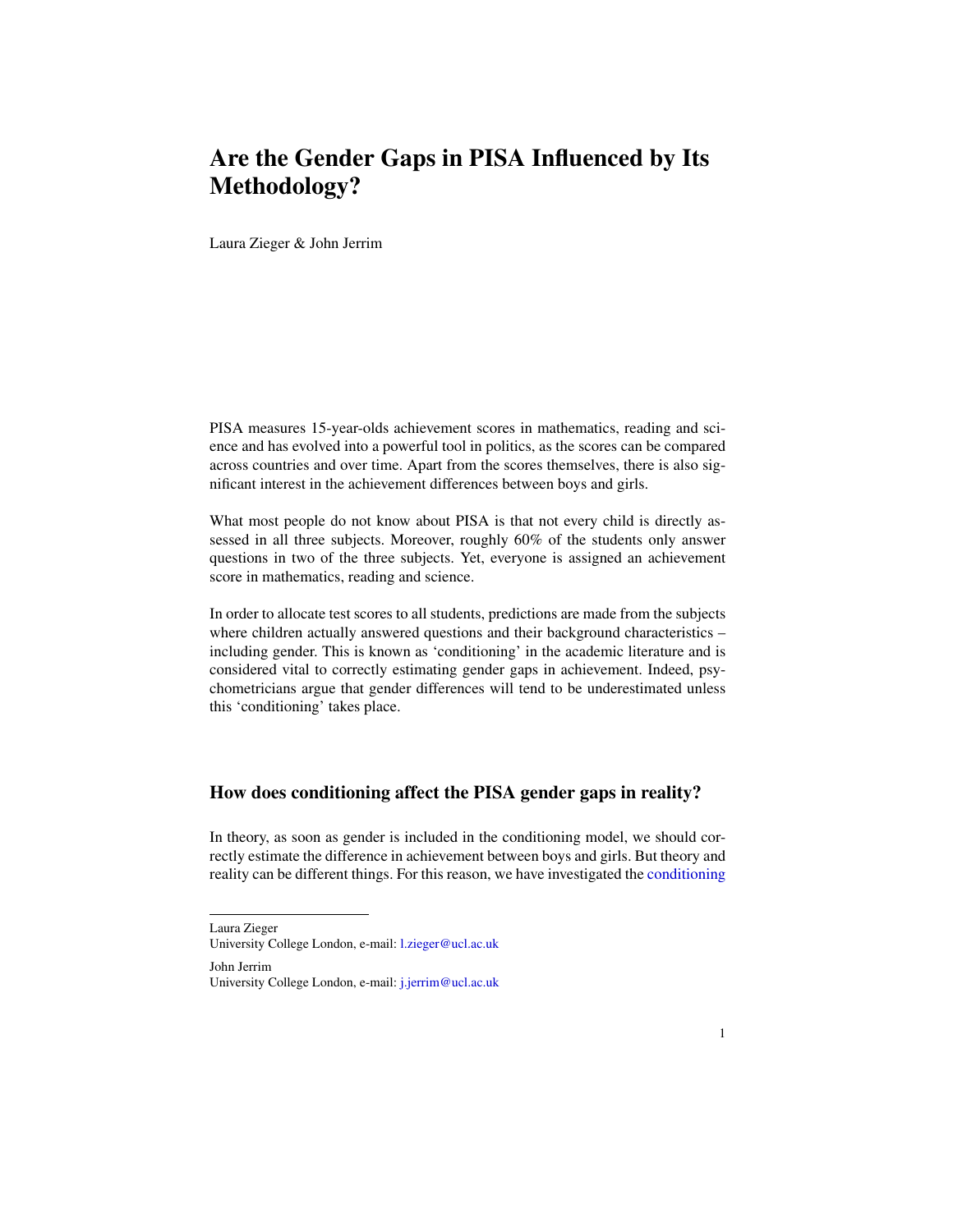$model<sup>1</sup>$  $model<sup>1</sup>$  $model<sup>1</sup>$  $model<sup>1</sup>$  used in PISA 2012. As part of this project, we computed three alternative versions of the students' scores in each of the PISA subjects. In the first model, the scores for each student are inferred just from the test responses in the different domains (no conditioning; M0). In the second model, we used the responses to the PISA test questions and all background variables (full conditioning; M1). In the last model, test responses were combined with just a subset of the background variables (gender, grade, mothers and fathers socio-economic index and booklet IDs) to test the sensitivity of the results (conditioning on subset; M2).

The figure below shows the gender gap in reading using model M0 (no conditioning - circle), M1 (full conditioning - triangle) and M2 (conditioning on subset - diamond). We expect a big difference between no conditioning and both versions of conditioning, while M1 and M2 should be very similar. And indeed, for most countries, the triangle  $(M1)$  and the diamond  $(M2)$  are pointing in the same direction, and for about a third of countries, they even sit on top of each other. This suggests that, in most countries, the gender gap is not sensitive to the exact specification of the conditioning model (once gender has been included) with a potential small increase or decrease when more variables are included. There are, nevertheless, some important changes to the results for some individual countries (that are somewhat difficult to explain). For instance, in Australia, Israel, France, Poland, Slovenia, and Norway the estimated gender gap from M0 and M2 are similar. Yet there is a large jump in the magnitude of the gender gap in M1.



Gender gap estimate:  $\circ$  M0 (No)  $\triangle$  M1 (Full)  $\circ$  M2 (Subset)

<span id="page-1-0"></span><sup>1</sup> <https://repec-cepeo.ucl.ac.uk/cepeow/cepeowp20-09.pdf>